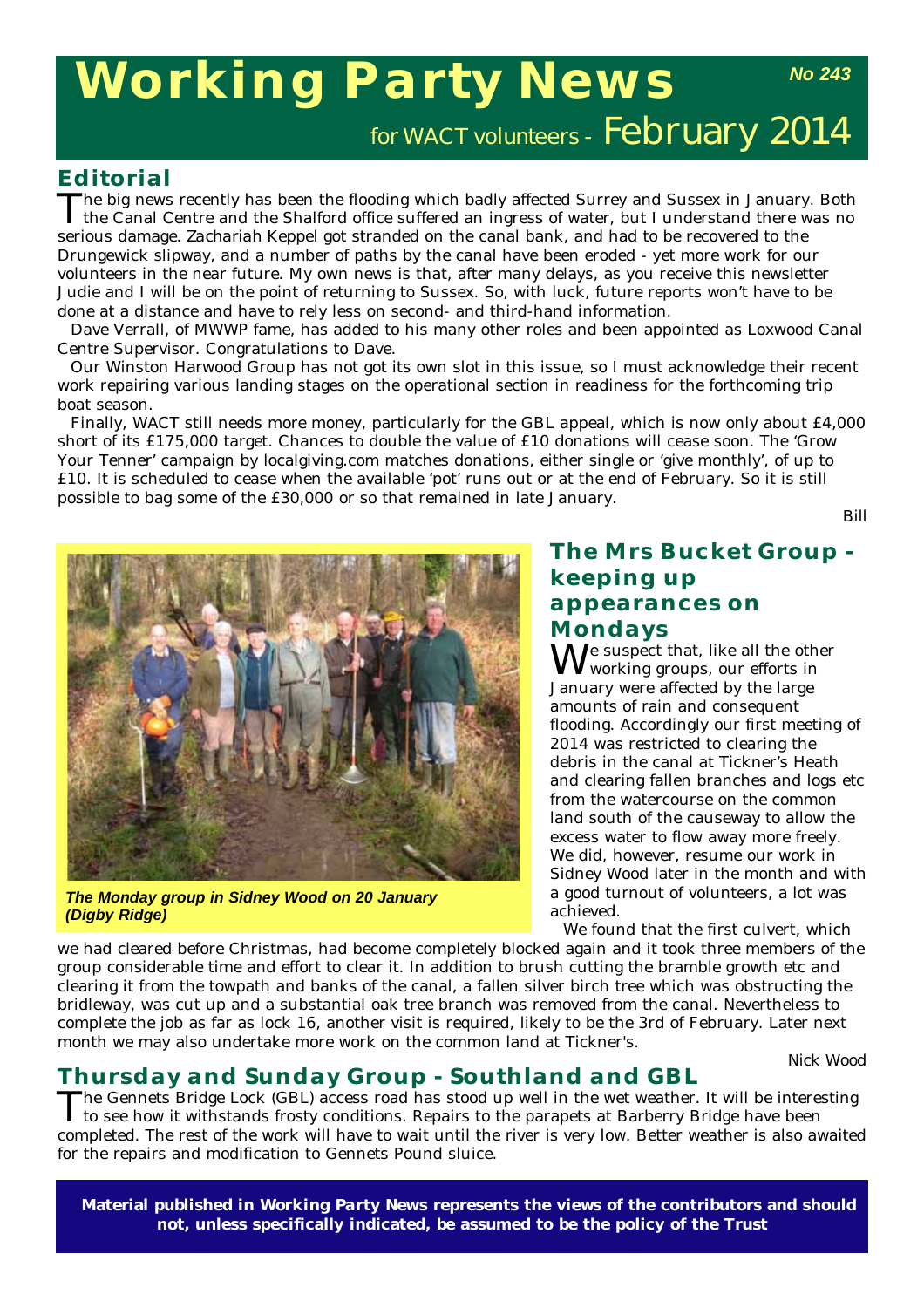With the responses from WSCC, CDC and the issuing of the ecological survey for GBL, an application to CDC to discharge the Planning Conditions of the Planning Application has been made. The application to Natural England can now be made for the GCN Licence. Meanwhile everything else at GBL is on hold.

In the Devil's Hole pound more of the same, we were trying to get three days work each week. There have been some machine breakdowns, causing delays, and of course the weather has been very wet.

The centre line of another alternative route for the canal in Sidney Wood has been the subject of a topographical survey.

**Join us**. The Thursday & Sunday Group generally meets at 09:30. For some time now the has been a job list circulated to the TSG Group, this is to enable the volunteers to know where they will be working as the group has been split into up to six sub groups to do what is the latest task. For information about where we are and what we are doing or to get the latest job list, please ring 07717 855340.

*Eric Walker*

### **Navvies' Lunch - 7 January 2014**<br>This year 45 people turned out

This year 45 people turned out for the annual Navvies' Lunch, which was again held at the Foxbridge Golf Club. As previously, we were splendidly regaled with an excellent meal, a more than adequate supply of drinks (for those not driving) and, of course, lots of conversation with colleagues and, in many cases, their partners. This is a great opportunity to mingle with those from other WACT working parties and to discover what they have been up to. Everybody seemed to enjoy the gathering, which was held on a Tuesday in order, according to one attendee, to get up everybody's strength for the MWWP's session on the following day.



*Picture by Janet Philips of the happy band of working party volunteers and partners at the Navvies' Lunch on 7 January. We would like to list the names of all present, but for one thing we don't have space for a bigger picture and a long list of names; and anyway, that nice Mr Perks says that he has failed to identify about a third of those present*

*Geoff Perks*

#### **Northern Working Party and Visiting Groups**

Just one visit to report - on 18 January when nine, mainly NWPG, volunteers visited Shalford to start the clear up following the floods over Christmas. The original plan was to visit Guns Mouth Island and trim back the growth on the Alder stumps. However, the island and much of the lower part of Hunt Park were back under water so our plans changed to cutting up fallen trees and planting the first section of hedge in front of the A281 fence.

| <b>Name</b>           | <b>Group/Project</b>         | Tel                                     | e-mail                         |
|-----------------------|------------------------------|-----------------------------------------|--------------------------------|
| <b>WACT Office</b>    | General enquiries            | 01403 752403                            | office@weyandarun.co.uk        |
| David Daniels         | Visiting working parties     | 01483 505566 Mon-<br>Thurs 8.30-12.30pm | support@weyandarun.co.uk       |
| <b>Michael Bates</b>  | Health & Safety Officer      | 07786 323515                            | michael_bates@weyandarun.co.uk |
| Eric Walker           | Loxwood Projects             | 07717 855340                            | tsg@weyandarun.co.uk           |
| Ray Pick              | <b>MidWeek Working Party</b> | 01483 272443                            | anne.pick@btinternet.com       |
| John Empringham       | Monday Group                 | 01483 562657                            | mondaygroup@weyandarun.co.uk   |
| Kev Baker             | Loxwood Link                 | 02380 861074                            | loxwoodlink@weyandarun.co.uk   |
| John Smith            | <b>Tickner's Depot</b>       | 01903 235790                            | depot@weyandarun.co.uk         |
| <b>Tony Clear</b>     | Winston's Group              | 01903 774 301                           | winstonsgroup@weyandarun.co.uk |
| Keith Nichols         | Hedge laying                 | 01403 753882                            | hedging@weyandarun.co.uk       |
| <b>Bill Nicholson</b> | Northern working parties     | 01844 343 369                           | bill@nwpg.org.uk               |
| <b>Bill Thomson</b>   | <b>Working Party News</b>    | 07777 668 928                           | bill thomson@weyandarun.co.uk  |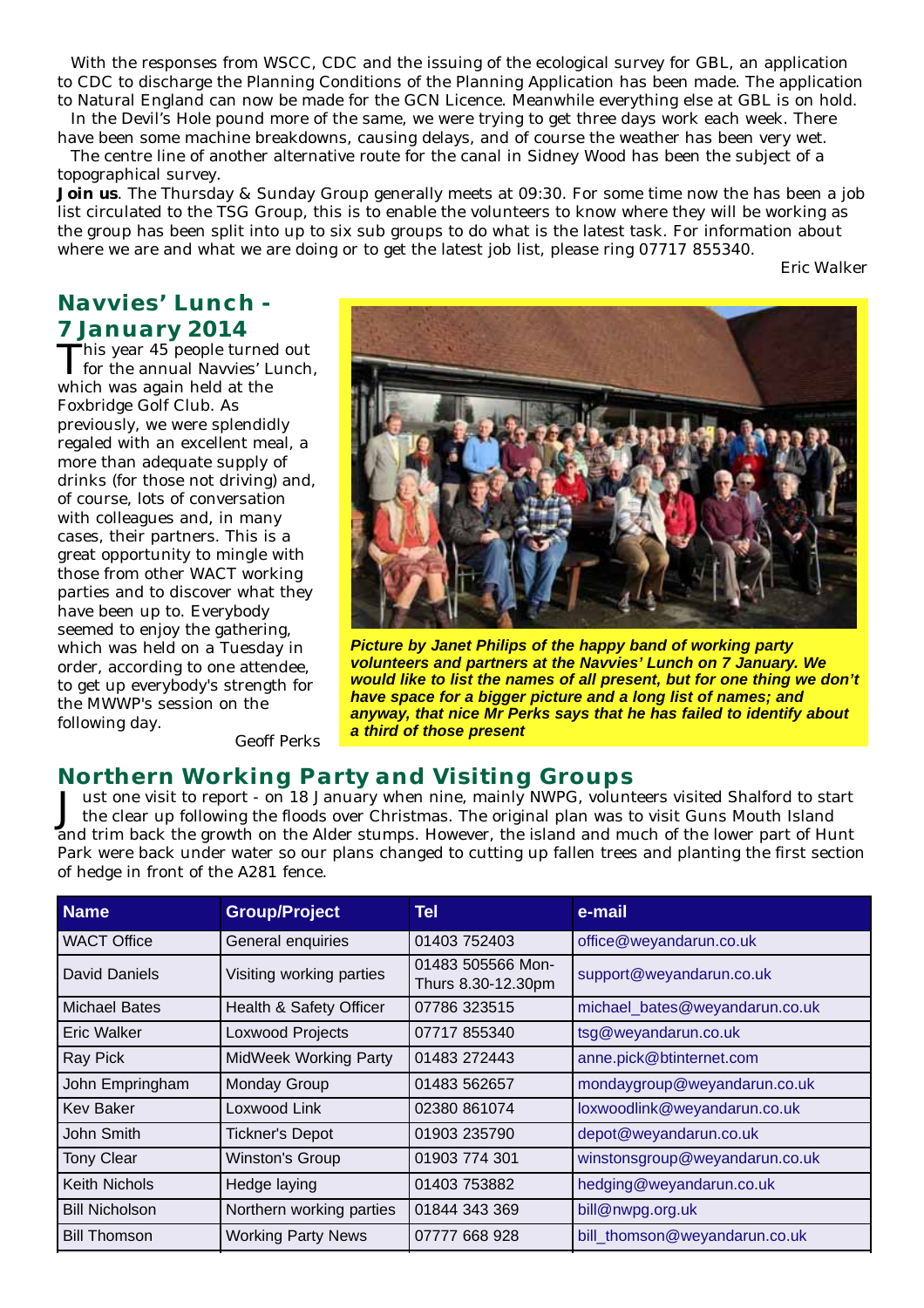Inspection of the path through the park revealed surface damage which we should be able to be put right in one weekend session in the spring.

February and March will see three visiting group weekend work parties concentrating on the Dunsfold section. After that we'll be back at Hunt Park when, as well as repairing the path, we hope to start work on the viewing platform.

*Bill Nicholson*

#### **Tickner's Heath Depot**

Well here we are in another year - just as wet and soggy as at the end of the last. I did say in the last issue let's hope for better weather in 2014, obviously someone up there isn't listening to my requests for dry and warm Wednesdays. Anyway, for those who were paying attention to the January issue, I no doubt left you in suspense wondering if our experts could get the Hydrovane compressor working. Well, we did. Mind you, it took the combined efforts of all the team (less yours truly) to figure out the circuitry and get the beastie operational. So the Trust now has a fully functioning compressor. All we now need is bits to attach to it.

Having time on his hands after the compressor, Francis Wellerd turned his attention to the team's strimmer. As he had donated it to Tickner's he did not see a problem and set about to the give it the once over (will the boy never learn?) Of course, you've guessed it, would the thing run properly? Of course not, and even after some help from the team's good luck charm Mick Jones it was still resisting all attempts to operate properly. But Francis is not known as Mr Persistence for nothing. After rummaging in his garage and a few trips to the internet he came up trumps. Mind you, it was touch and go for a bit.

Ken Bacon, in between trips to the Granary Loo (for decorating purposes I should add), turned his attention to the MWWP's Tirfor winch. As it had been helping to put the ZK back where she belonged it was thought a good idea to have a look-see to make sure it hadn't strained itself. After a good clean down and inspection Ken was confident that all was well. All that is now needed is to give a trial pull to see how it operates.

The other members of the team, Richard Powell and David Robson, haven't been idle either. If they are not bailing out the boats in our dry marina (did I say dry?), they can be seen clustered around the tracked dumper freeing off the brake pedal or helping Dave Kersley with the problem of track tension. Their other skill is in ensuring visiting work groups have the equipment they need to carry out their projects.

Oh yes, I nearly forgot. The two Davids even found time to venture into darkest West Sussex to pick up the bundles of papers from the Ashington Cactus Farm and empty them into the skips at Loxwood.

Well that's about it for the month. So, other than an afternoon at the Canal Centre changing the lock combination, that's the sum total of last month's effort.

All the best

*John Smith*

#### **Hedgelaying Team**

Saluté, and now, the prologue. Oh! NO! don't missus. So I thought we had finished at Southland Lock at the end of Wednesday 8 January. What a mistakea to makea! After the team had finished that day I took a walk along the length of the lock and down the slope from the tail. On turning around to look back up the slope to the tail of the chamber I decided that we hadn't finished.

The idea was to make a thick sound/view shield from the towpath. With this in mind the team has spent the last three days, with one more to finish it off, laying with selective pollarding the said slope and canal bank.

| <b>Working Party Diary</b>                                |                                                         |                                                  |  |  |
|-----------------------------------------------------------|---------------------------------------------------------|--------------------------------------------------|--|--|
| Every Sunday and Thursday                                 | Mainly construction work                                | <b>Contact Eric Walker for details</b>           |  |  |
| Usually first & third Mondays of<br>the month             | 'Mrs Bucket' - Keeping Up<br>Appearances                | Details from John Empringham                     |  |  |
| Every Wednesday                                           | <b>Mid-Week Working Party</b>                           | Check with Ray Pick for confirmation of<br>venue |  |  |
| Every Wednesday (plus Thursday<br>and Sunday as required) | Loxwood Link Maintenance                                | Check with Key Baker                             |  |  |
| Every Wednesday                                           | Maintenance sessions at Tickner's<br><b>Heath Depot</b> | Contact John Smith/Ken Bacon                     |  |  |
| <b>Tuesdays or Fridays</b>                                | Winston Harwood Group                                   | Contact Tony Clear for details                   |  |  |
| 23 March                                                  | Small Boat Rally, Dunsfold                              | Contact: rallies@weyandarun.co.uk                |  |  |
| 26 April                                                  | Annual Meeting, Billingshurst                           | Details in next Wey-South                        |  |  |